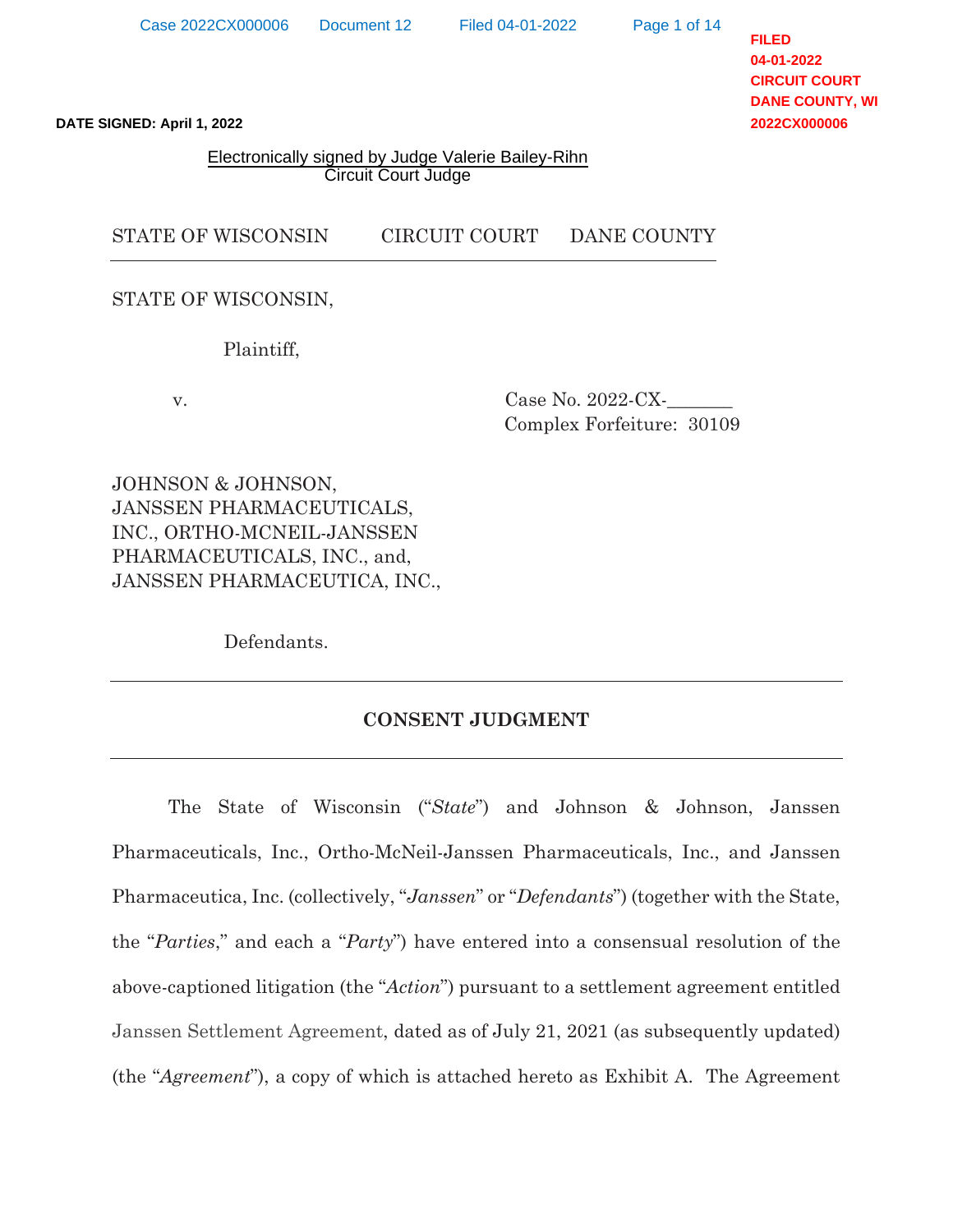shall become effective by its terms upon the entry of this Consent Judgment (the "*Judgment*") by the Court without trial or adjudication of any contested issue of fact or law, and without finding or admission of wrongdoing or liability of any kind.

### **RECITALS:**

1. Each Party warrants and represents that it engaged in arm's-length negotiations in good faith. In hereby executing the Agreement, the Parties intend to effect a good-faith settlement.

2. The State has determined that the Agreement is in the public interest.

3. Janssen denies the allegations against it and that it has any liability whatsoever to the State, its Subdivisions, and/or (a) any of the State's or Subdivisions' departments, agencies, divisions, boards, commissions, districts, instrumentalities of any kind and attorneys, including its Attorney General and any person in his or her official capacity whether elected or appointed to serve any of the foregoing and any agency, person, or other entity claiming by or through any of the foregoing, (b) any public entities, public instrumentalities, public educational institutions, unincorporated districts, fire districts, irrigation districts, and other Special Districts, and (c) any person or entity acting in a *parens patriae*, sovereign, quasi-sovereign, private attorney general, *qui tam*, taxpayer, or other capacity seeking relief on behalf of or generally applicable to the general public.

4. The Parties recognize that the outcome of the Action is uncertain and a final resolution through the adversarial process likely will require protracted litigation.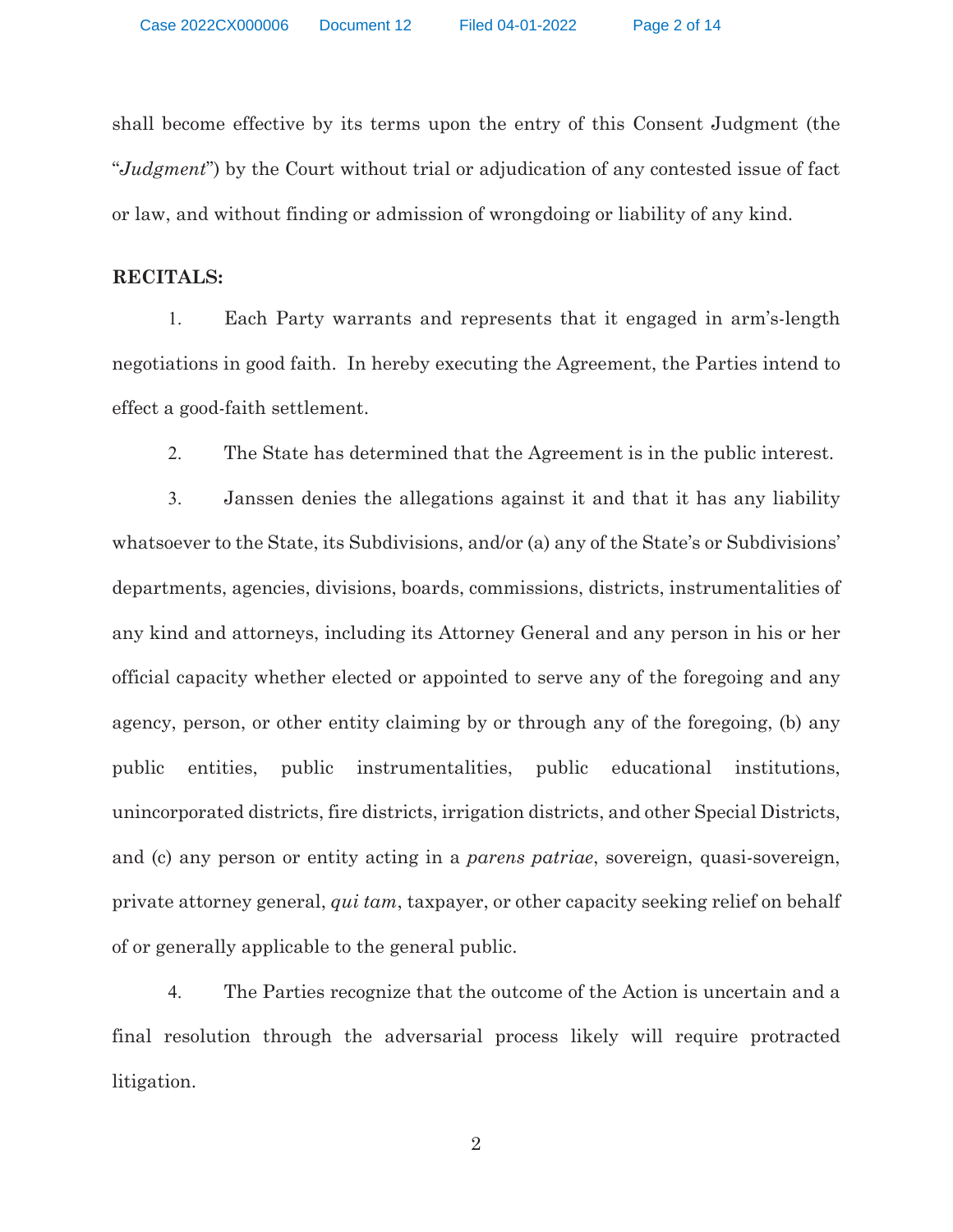Case 2022CX000006 Document 12 Filed 04-01-2022 Page 3 of 14

5. The Parties agree to the entry of the injunctive relief terms pursuant to Exhibit P of the Agreement.

6. Therefore, without any admission of liability or wrongdoing by Janssen or any other Released Entities (as defined in the Agreement), the Parties now mutually consent to the entry of this Judgment and agree to dismissal of the claims with prejudice pursuant to the terms of the Agreement to avoid the delay, expense, inconvenience, and uncertainty of protracted litigation.

## **NOW THEREFORE, IT IS HEREBY ORDERED, ADJUDGED AND DECREED THAT:**

In consideration of the mutual promises, terms, and conditions set forth in the Agreement, the adequacy of which is hereby acknowledged by all Parties, it is agreed by and between Defendants and the State, and adjudicated by the Court, as follows:

1. The foregoing Recitals are incorporated herein and constitute an express term of this Judgment.

2. The Parties have entered into a full and final settlement of all Released Claims of Releasors against Janssen (including but not limited to the State) and the Released Entities pursuant to the terms and conditions set forth in the Agreement.

3. The "Definitions" set forth in Section I of the Agreement are incorporated by reference into this Judgment. The State is a "Settling State" within the meaning of the Agreement. Unless otherwise defined herein, capitalized terms in this Judgment shall have the same meaning given to them in the Agreement.

4. The Parties agree that the Court has jurisdiction over the subject matter of the Action and over the Parties with respect to the Action and this Judgment. This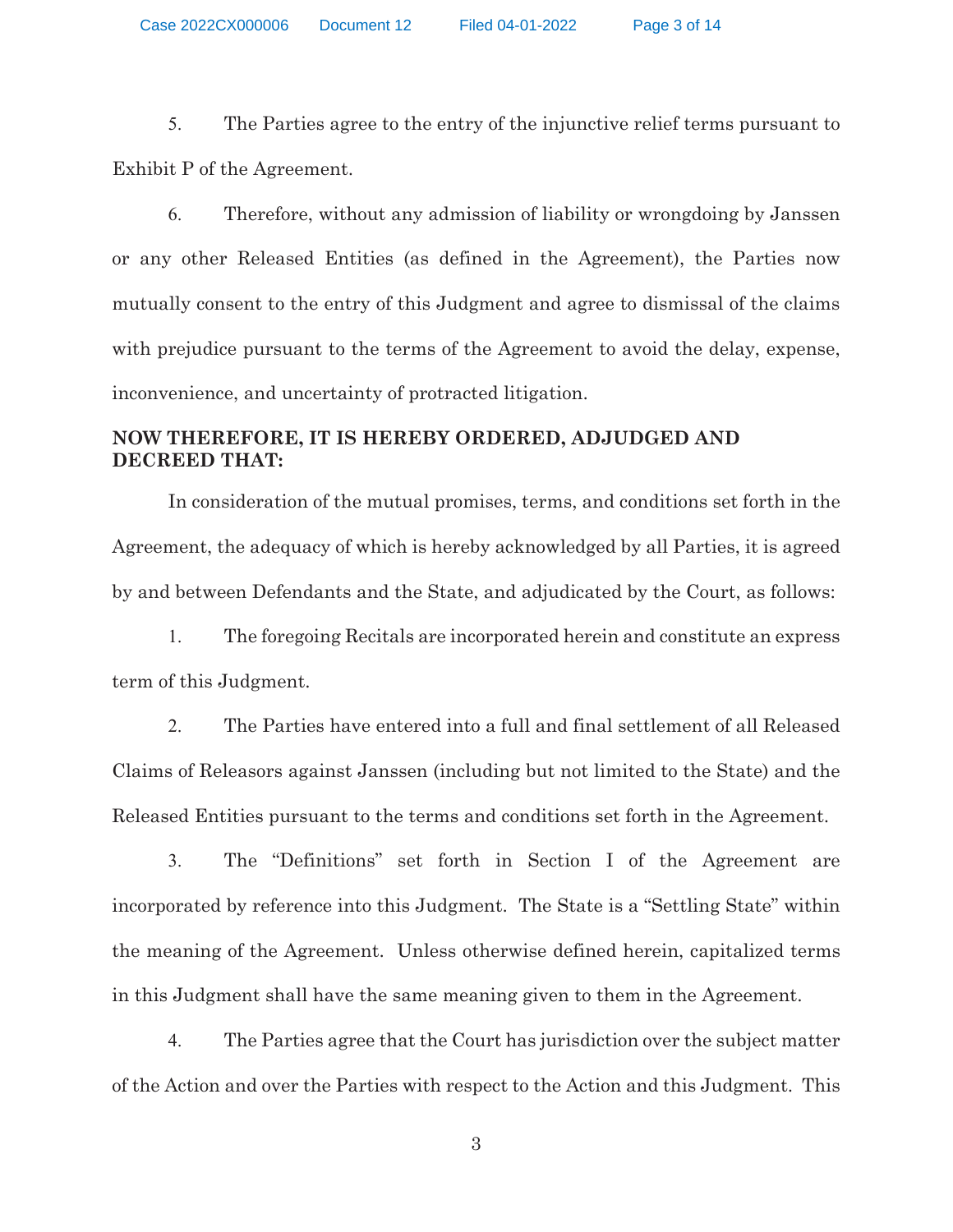Judgment shall not be construed or used as a waiver of any jurisdictional defense Janssen or any other Released Entity may raise in any other proceeding.

5. The Court finds that the Agreement was entered into in good faith.

6. The Court finds that entry of this Judgment is in the public interest and reflects a negotiated settlement agreed to by the Parties. The Action is dismissed with prejudice, subject to a retention of jurisdiction by the Court as provided herein and in the Agreement.

7. By this Judgment, the Agreement is hereby approved by the Court, and the Court hereby adopts the Agreement's terms as its own determination of this matter and the Parties' respective rights and obligations.

8. The Court shall have authority to resolve disputes identified in Section XII.F.2 of the Agreement, governed by the rules and procedures of the Court.

9. By this Judgment, the Wisconsin State-Local Government Memorandum of Understanding, a copy of which is attached hereto as Exhibit B and as incorporated into the Agreement pursuant to Exhibit O of the Agreement, is hereby approved by the Court as the means by which relevant funds paid pursuant to the Agreement will be divided within the State, subject to the full acceptance by any Subdivision receiving such funds of the terms of the Agreement, including the releases provided therein.

10. The Parties have satisfied the Condition to Effectiveness of Agreement set forth in Section VIII of the Agreement and the Release set forth in Sections IV.A, D, and E of the Agreement, as follows: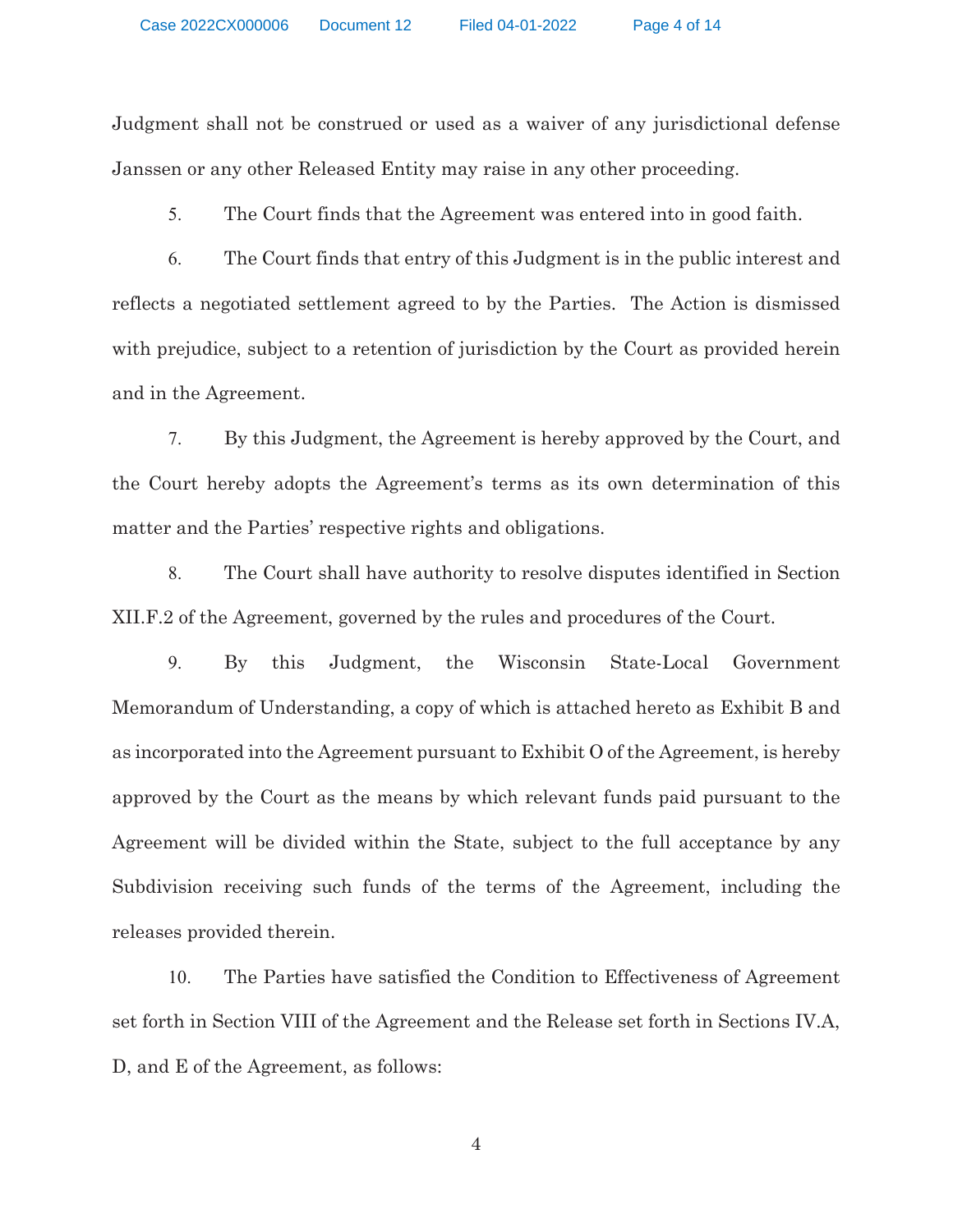Case 2022CX000006 Document 12 Filed 04-01-2022 Page 5 of 14

- a. The Attorney General of the State exercised the fullest extent of his or her powers to release Janssen and all other Released Entities from all Released Claims pursuant to the release attached hereto as Exhibit C (the "*Release*").
- b. Janssen has determined that there is sufficient State participation and sufficient resolution of the Claims of the Litigating Subdivisions in the Settling States to proceed with the Agreement.
- c. The Settlement Participation Form for each Initial Participating Subdivision in the State has been delivered to Janssen. As stated in the Settlement Participation Form, and for the avoidance of doubt, nothing in the Settlement Participation Form executed by the Participating Subdivisions is intended to modify in any way the terms of the Agreement to which the Participating Subdivisions agree. As stated in the Settlement Participation Form, to the extent the executed version of the Settlement Participation Form differs from the Agreement in any respect, the Agreement controls.
- d. Pursuant to the Settlement Participation Form, each Participating Subdivision in the State is dismissing with prejudice any Released Claims that it has filed against Janssen and the Released Entities.

11. Release. The Parties acknowledge that the Release, which is incorporated by reference herein, is an integral part of this Judgment. Pursuant to the Agreement and the Release and without limitation and to the maximum extent of the power of the State's Attorney General, Janssen and the other Released Entities are, as of the Effective Date, hereby released from any and all Released Claims of (a) the State and its Participating Subdivisions and any of their departments, agencies, divisions, boards, commissions, Subdivisions, districts, instrumentalities of any kind and attorneys, including the State's Attorney General, and any person in his or her official capacity whether elected or appointed to serve any of the foregoing, and any agency, person, or other entity claiming by or through any of the foregoing, (b) any public entities, public instrumentalities, public educational institutions,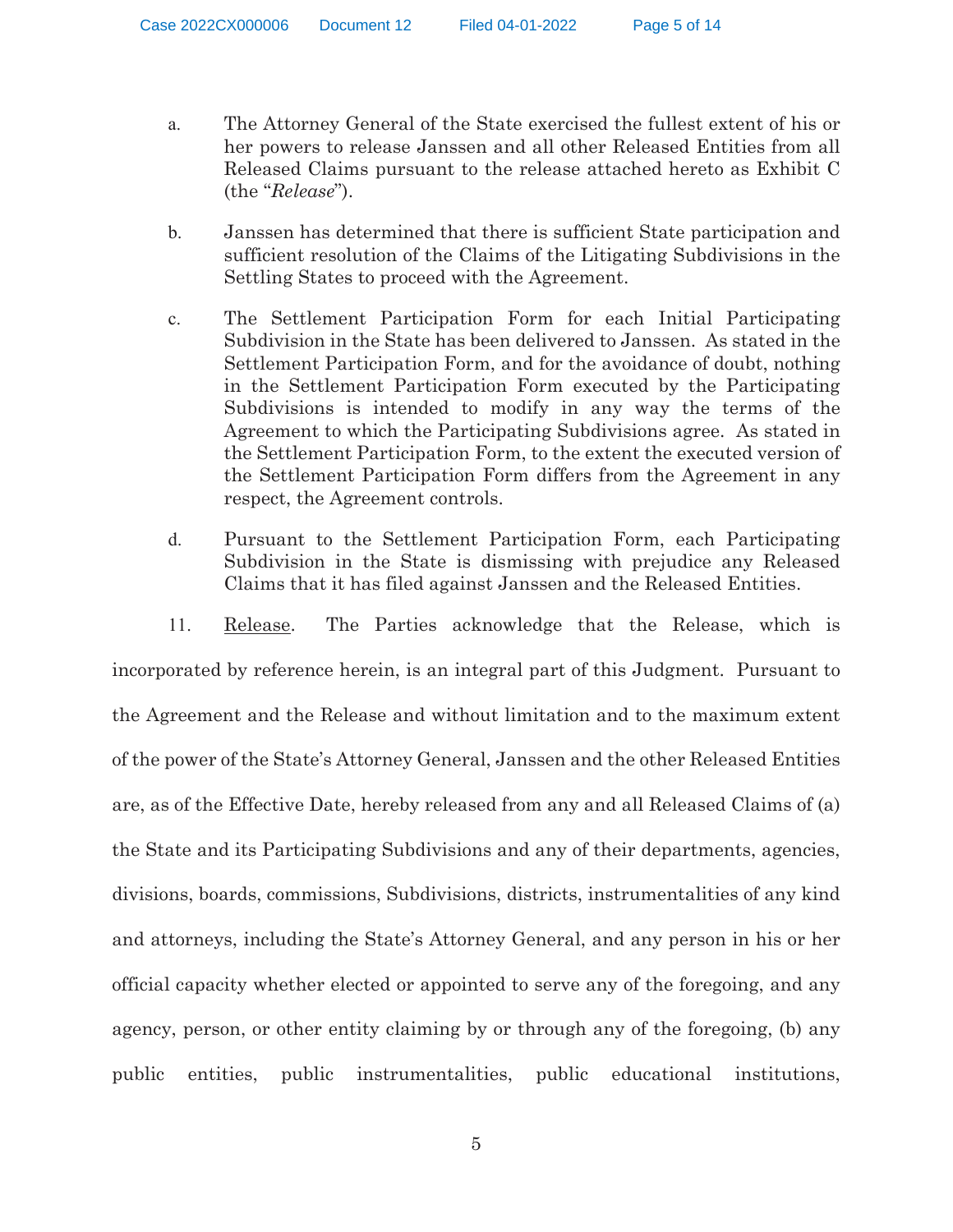unincorporated districts, fire districts, irrigation districts, water districts, law enforcement districts, emergency services districts, school districts, hospital districts and other Special Districts in the State, and (c) any person or entity acting in a *parens patriae*, sovereign, quasi-sovereign, private attorney general, *qui tam*, taxpayer, or other capacity seeking relief on behalf of or generally applicable to the general public with respect to the State or any Subdivision in the State, whether or not any of them participate in the Agreement. Pursuant to the Agreement and the Release and to the maximum extent of the State's power, Janssen and the other Released Entities are, as of the Effective Date, hereby released from any and all Released Claims of (1) the State, (2) all past and present executive departments, state agencies, divisions, boards, commissions and instrumentalities with the regulatory authority to enforce state and federal controlled substances acts, (3) any of the State's past and present executive departments, agencies, divisions, boards, commissions and instrumentalities that have the authority to bring Claims related to Covered Conduct seeking money (including abatement and/or remediation) or revocation of a pharmaceutical distribution license, and (4) any Participating Subdivision. For the purposes of clause (3) above, executive departments, agencies, divisions, boards, commissions, and instrumentalities are those that are under the executive authority or direct control of the State's Governor. Further, the provisions set forth in Section IV of the Agreement are incorporated by reference into this Judgment as if fully set forth herein. The Parties acknowledge, and the Court finds, that those provisions are an integral part of the Agreement and this Judgment, and shall govern the rights and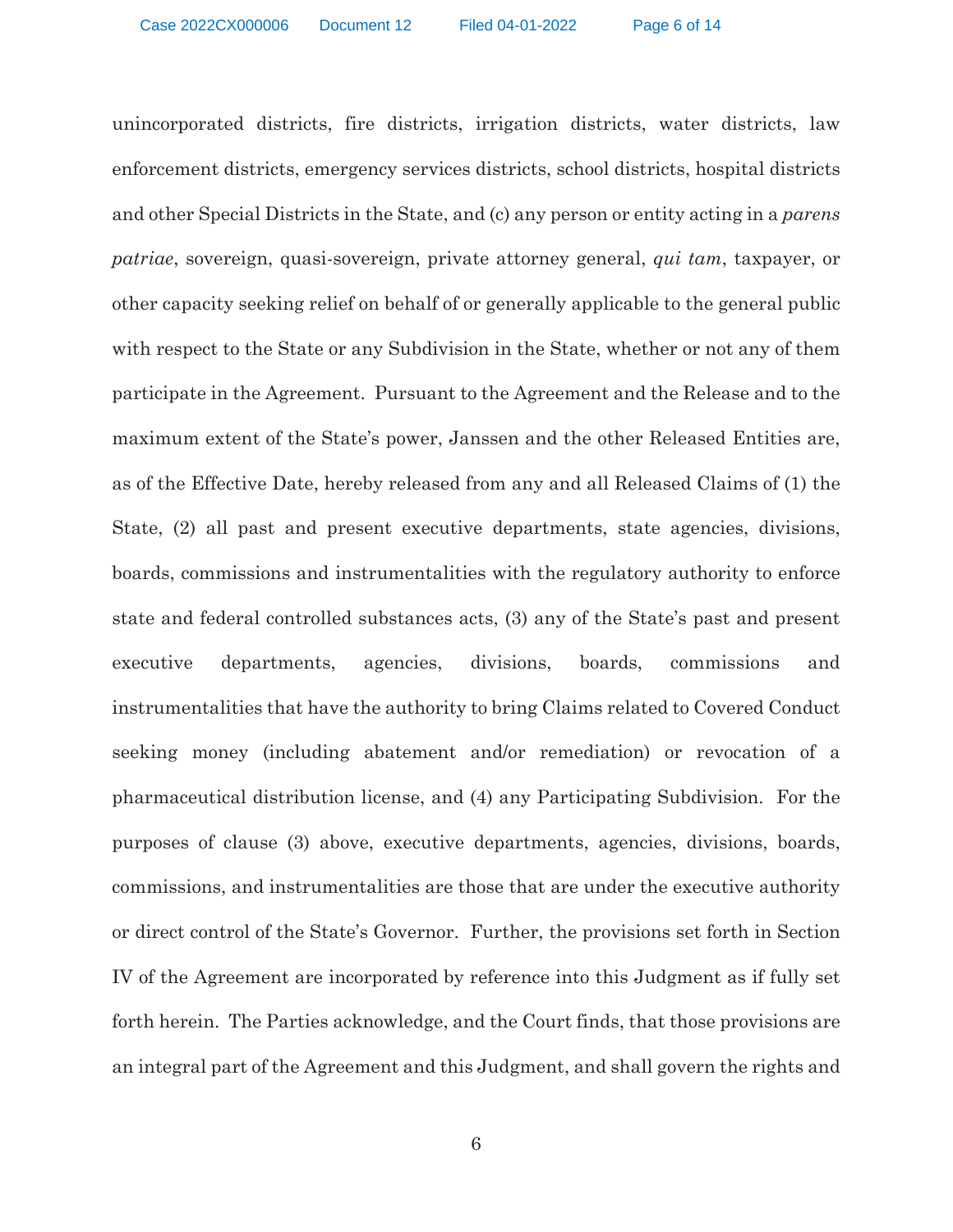obligations of all participants in the settlement. Any modification of those rights and obligations may be made based only on a writing signed by all affected parties and approved by the Court.

12. Release of Unknown Claims. The State expressly waives, releases, and forever discharges any and all provisions, rights, and benefits conferred by any law of any state or territory of the United States or other jurisdiction, or principle of common law, which is similar, comparable, or equivalent to § 1542 of the California Civil Code, which reads:

> **General Release; extent.** A general release does not extend to claims that the creditor or releasing party does not know or suspect to exist in his or her favor at the time of executing the release that, if known by him or her, would have materially affected his or her settlement with the debtor or released party.

13. The State may hereafter discover facts other than or different from those which it knows, believes, or assumes to be true with respect to the Released Claims, but the State expressly waived and fully, finally, and forever settled, released and discharged, through the Agreement and Release, any and all Released Claims that may exist as of the Effective Date but which the State does not know or suspect to exist, whether through ignorance, oversight, error, negligence or through no fault whatsoever, and which, if known, would have materially affected the State's decision to enter into the Agreement.

14. Pursuant to Wis. Stat. § 165.12(2)(a), on November 30, 2021, the State of Wisconsin's Legislative Joint Committee on Finance approved the Agreement.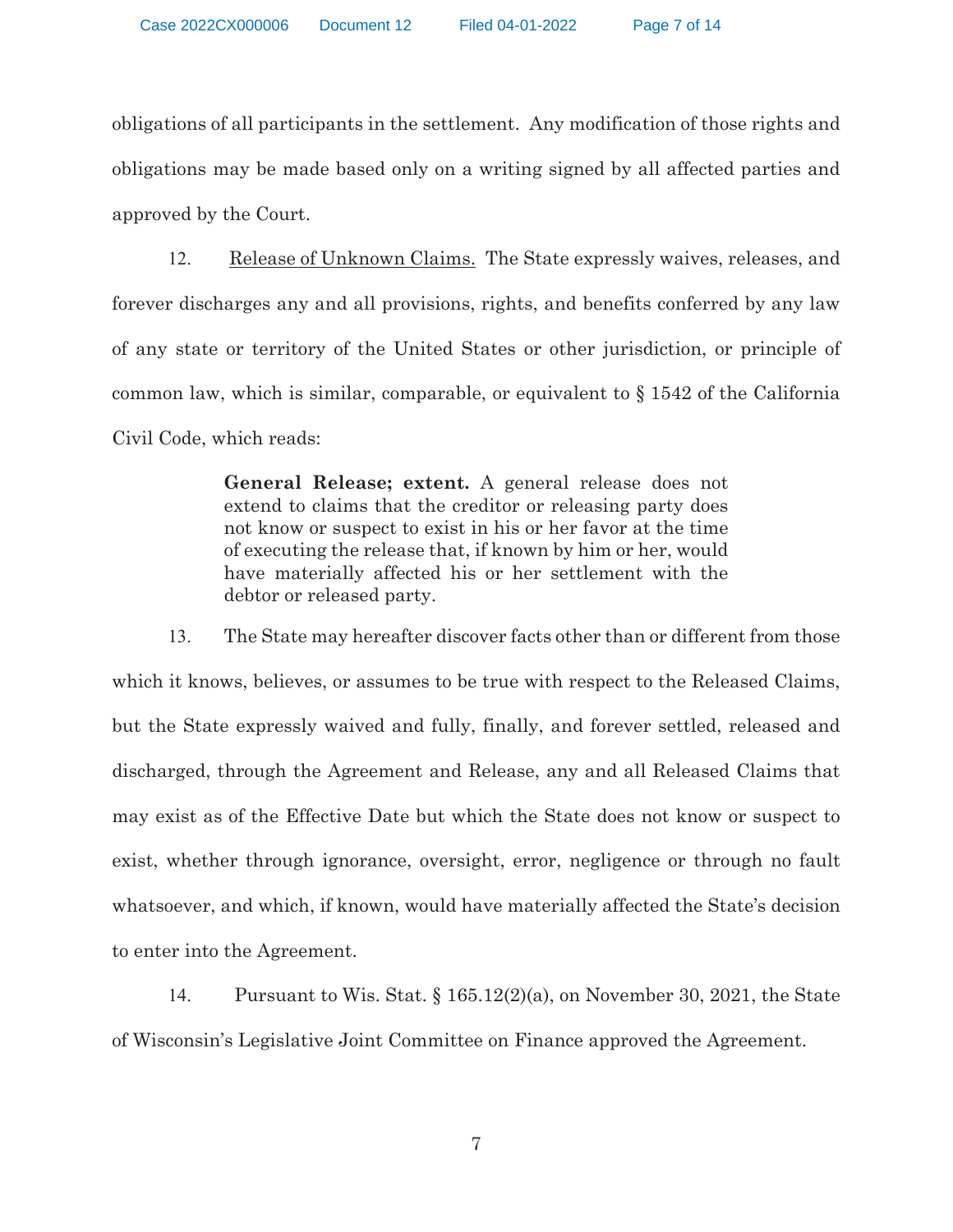Case 2022CX000006 Document 12 Filed 04-01-2022 Page 8 of 14

15. Pursuant to Wis. Stat. § 165.12(7)(b), a political subdivision, or an officer or agent of any political subdivision of the state, that was not a party as of June 1, 2021 to the opiate litigation, as defined in Wis. Stat. § 165.12(1), may not maintain any claim or commence any action related to opioids against a person that is identified as a party defendant in the opiate litigation that would be released in a similar agreement if the political subdivision, officer, or agent was a party to a settlement agreement that is described under Wis. Stat. § 165.12(2). Accordingly, any political subdivisions in Wisconsin that were not a party as of June 1, 2021 to opiate litigation may not maintain any claim or commence any action related to opioids against Janssen and any other Released Entities.

16. Costs and Fees. The Parties will bear their own costs and attorneys' fees except as otherwise provided in the Agreement.

17. No Admission of Liability. Defendants are consenting to this Judgment solely for the purpose of effectuating the Agreement, and nothing contained herein may be taken as or construed to be an admission or concession of any violation of law, rule, or regulation, or of any other matter of fact or law, or of any liability or wrongdoing, all of which Defendants expressly deny. No Defendant or Released Entity admits that it caused or contributed to any public nuisance, and no Defendant or Released Entity admits any wrongdoing that was or could have been alleged by the State, its Participating Subdivisions and/or Participating Special Districts, or any other person or entity. No part of this Judgment shall constitute evidence of any liability, fault, or wrongdoing by Defendants or any other Released Entity. The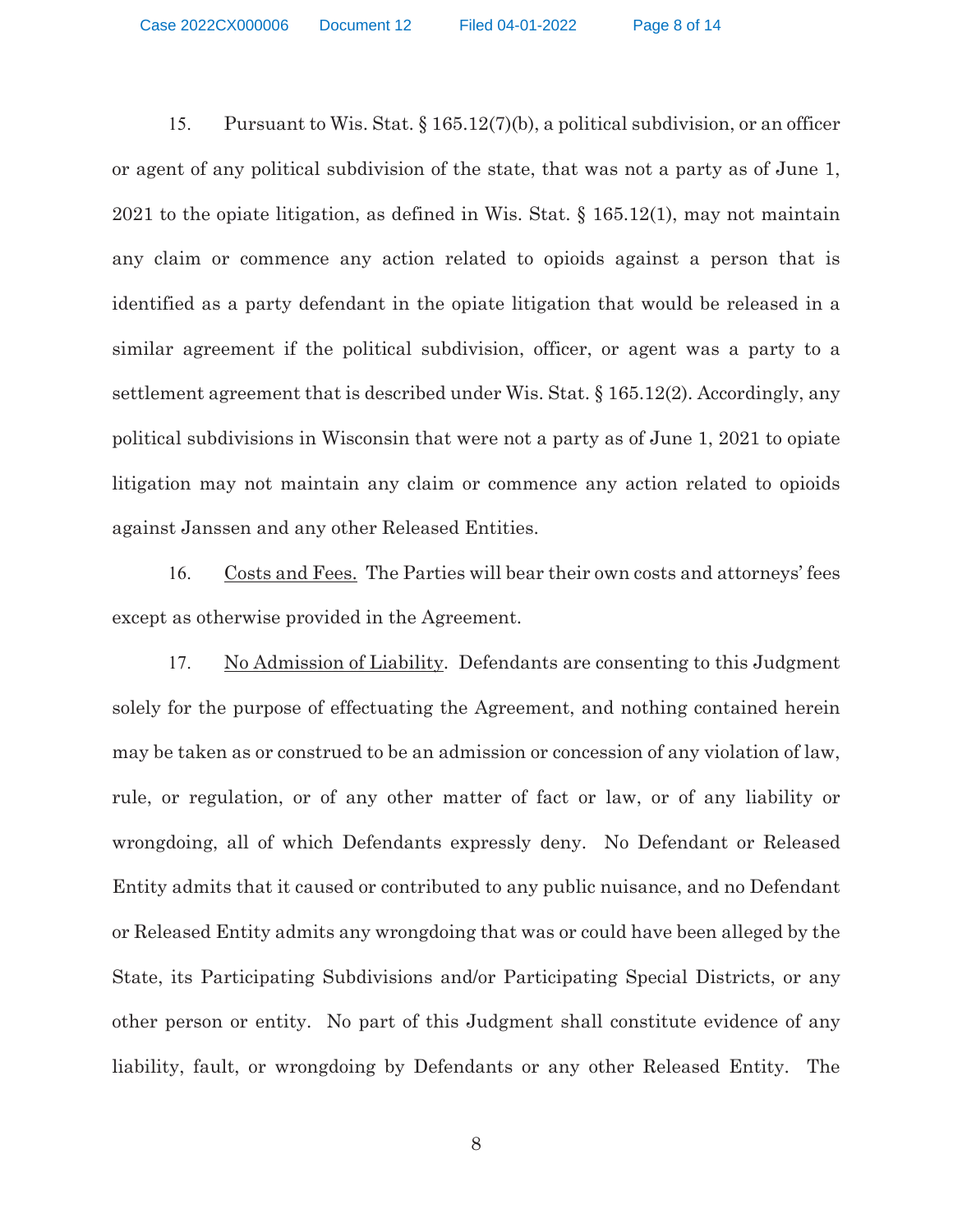Parties acknowledge that payments made under the Agreement are not a fine, penalty, or payment in lieu thereof and are properly characterized as described in Section VI.F of the Agreement.

18. No Waiver. This Judgment is entered based on the Agreement without trial or adjudication of any contested issue of fact or law or finding of liability of any kind. This Judgment shall not be construed or used as a waiver of Janssen's right, or any other Released Entity's right, to defend itself from, or make any arguments in, any other regulatory, governmental, private individual, or class claims or suits relating to the subject matter or terms of this Judgment. Notwithstanding the foregoing, the State may enforce the terms of this Judgment as expressly provided in the Agreement.

19. No Private Right of Action. This Judgment is not intended for use by any third party for any purpose, including submission to any court for any purpose, except pursuant to Section XII.A of the Agreement. Except as expressly provided in the Agreement, no portion of the Agreement or this Judgment shall provide any rights to, or be enforceable by, any person or entity that is not a Settling State or Released Entity. The State shall allow Participating Subdivisions in the State to notify it of any perceived violations of the Agreement or this Judgment. No Settling State, including the State, may assign or otherwise convey any right to enforce any provision of the Agreement.

20. Admissibility. It is the intent of the Parties that this Judgment not be admissible in other cases against Defendants or binding on Defendants in any respect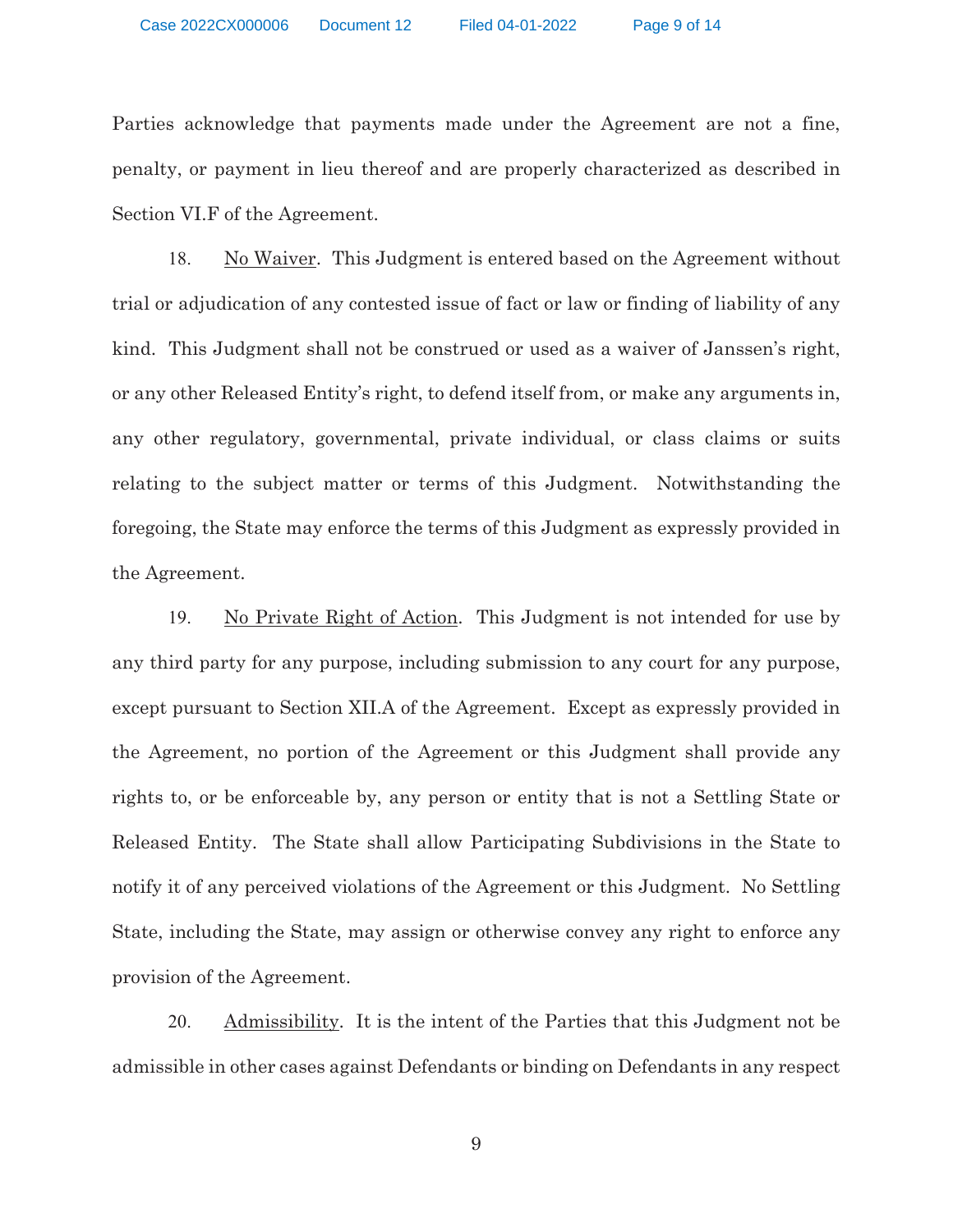other than in connection with the enforcement of this Judgment or the Agreement. For the avoidance of doubt, nothing herein shall prohibit Defendants from entering this Judgment or the Agreement into evidence in any litigation or arbitration concerning (1) Defendants' right to coverage under an insurance contract or (2) the enforcement of the releases provided for by the Agreement and this Judgment.

21. Preservation of Privilege. Nothing contained in the Agreement or this Judgment, and no act required to be performed pursuant to the Agreement or this Judgment, is intended to constitute, cause, or effect any waiver (in whole or in part) of any attorney-client privilege, work product protection, or common interest/joint defense privilege, and each Party agrees that it shall not make or cause to be made in any forum any assertion to the contrary.

22. Mutual Interpretation. The Parties agree and stipulate that the Agreement was negotiated on an arm's-length basis between parties of equal bargaining power and was drafted jointly by counsel for each Party. Accordingly, the Agreement is incorporated herein by reference and shall be mutually interpreted and not construed in favor of or against any Party, except as expressly provided for in the Agreement.

23. Retention of Jurisdiction. The Court shall retain jurisdiction of the Parties for the limited purpose of the resolution of disputes identified in Section XII.F.2 of the Agreement. The Court shall have jurisdiction over Participating Subdivisions in the State for the limited purposes identified in the Agreement.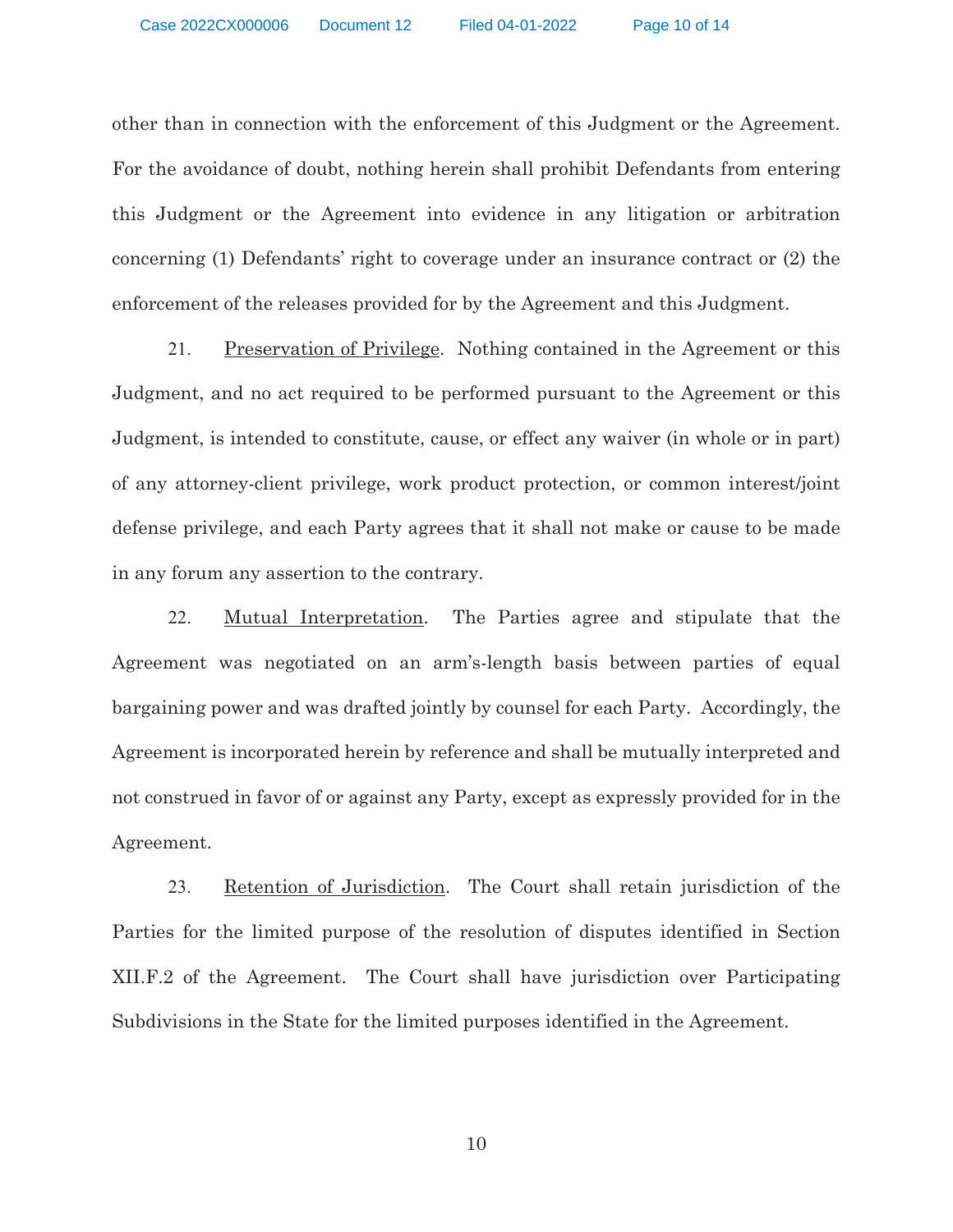24. Successors and Assigns. This Judgment is binding on Defendants' successors and assigns.

25. Modification. This Judgment shall not be modified (by the Court, by any other court, or by any other means) without the consent of the State and Defendants, or as provided for in Section XIII.S of the Agreement.

# **APPROVED, AGREED TO AND PRESENTED BY:**

Date: 4/1/2022 JOSHUA L. KAUL Attorney General of Wisconsin

Electronically signed by:

 s/ Laura E. McFarlane LAURA E. MCFARLANE Assistant Attorney General State Bar #1089358

Attorneys for State of Wisconsin

 Wisconsin Department of Justice Post Office Box 7857 Madison, Wisconsin 53707-7857 (608) 266-8911 (608) 266-2250 (Fax) mcfarlanele@doj.state.wi.us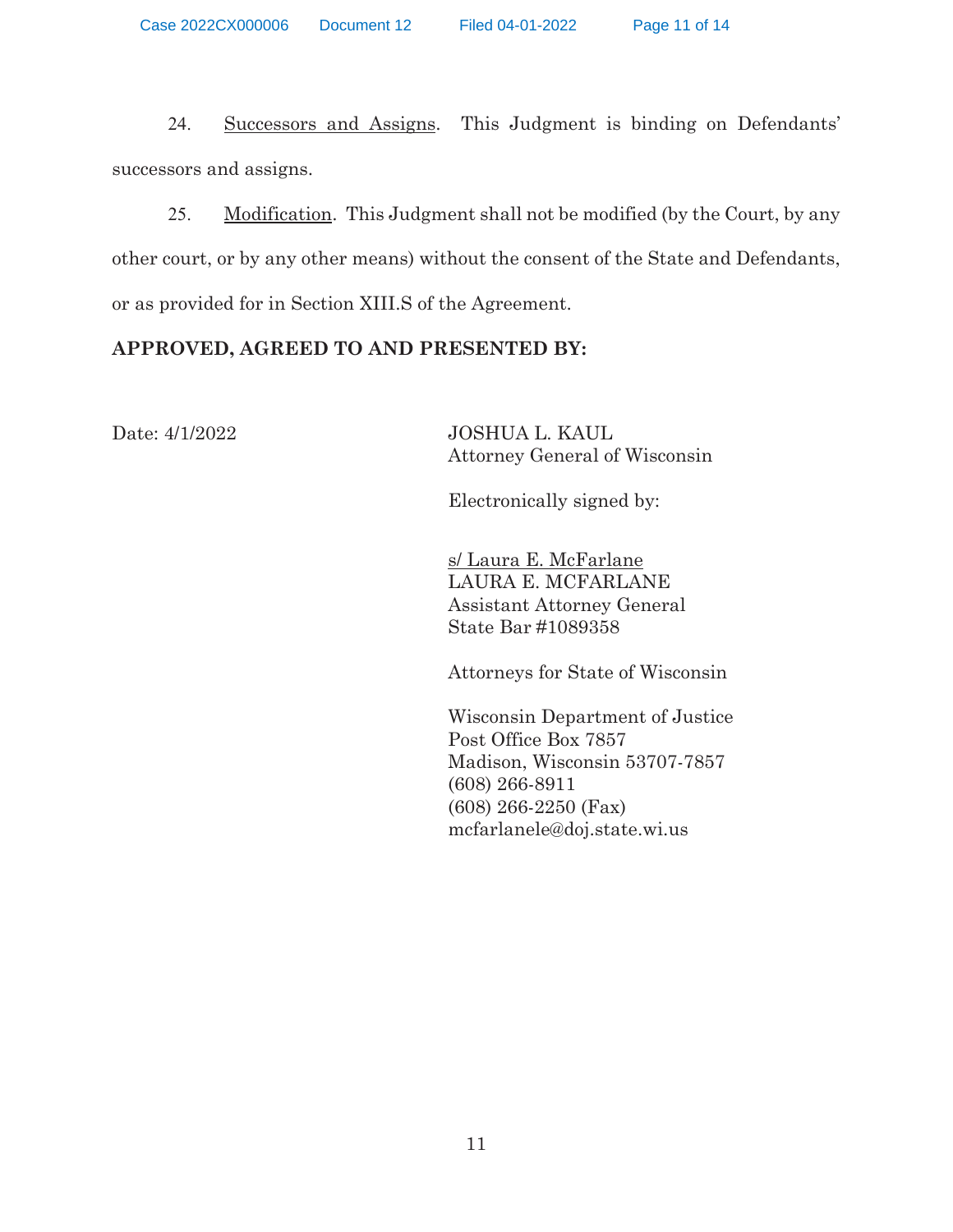#### For the Janssen Defendants:

Date: 3/31/2021

Marc Larkins Assistant Corporate Secretary, Johnson & Johnson

Approved as to form:

Date:

By: Charles C. Lifland O'Melveny & Myers **Counsel for Defendants** 

Date:

#### $By:$

By:

[Name] [Law Firm] Local Counsel for Defendants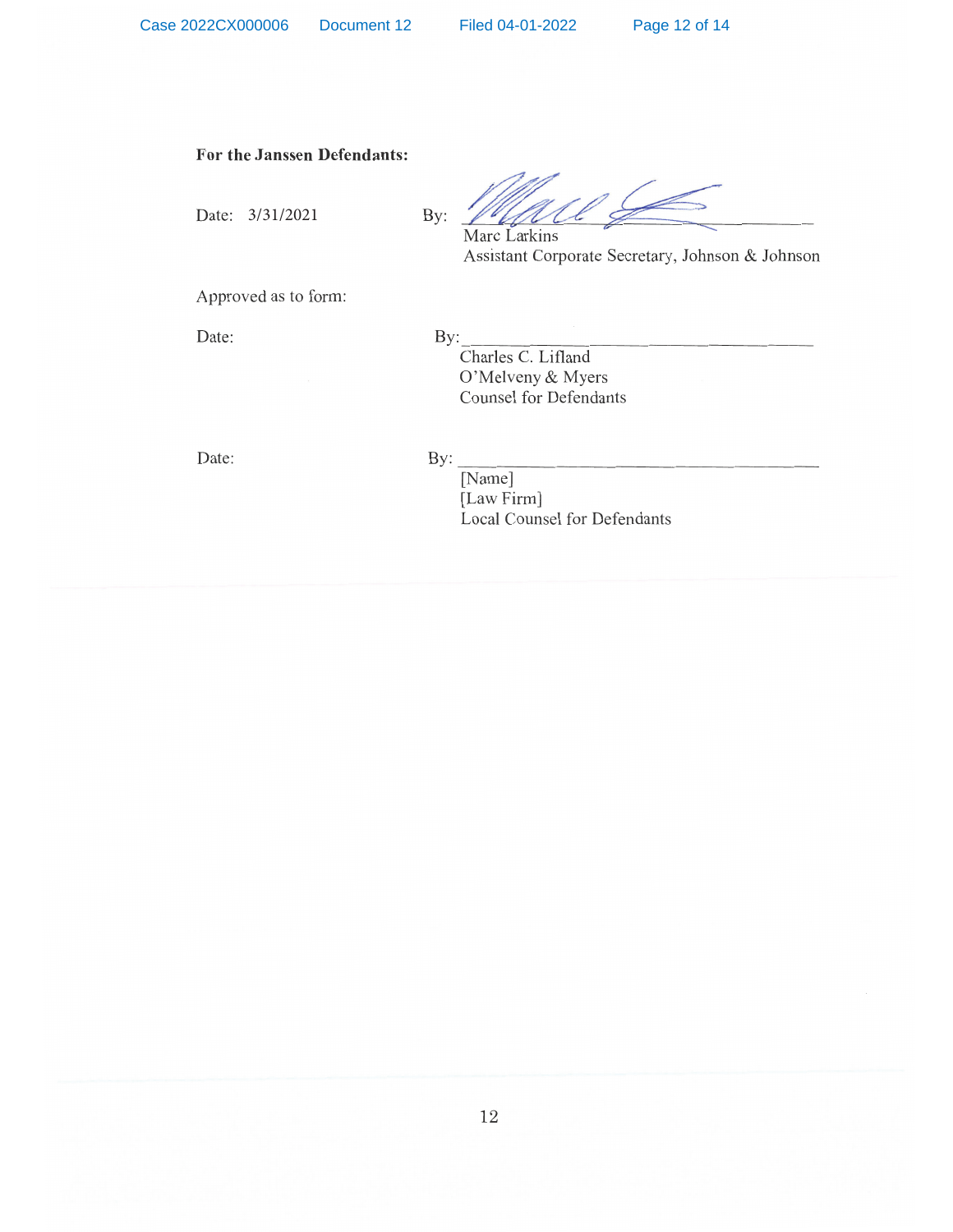## **For the Janssen Defendants:**

Date: By:

Marc Larkins Assistant Corporate Secretary, Johnson & Johnson

Approved as to form:

Date:  $3/31/2022$  By:  $\frac{y}{\text{Charles C. Lifland}}$ 

Charles C. Lifland O'Melveny & Myers Counsel for Defendants

Date: By:

[Name] [Law Firm] Local Counsel for Defendants